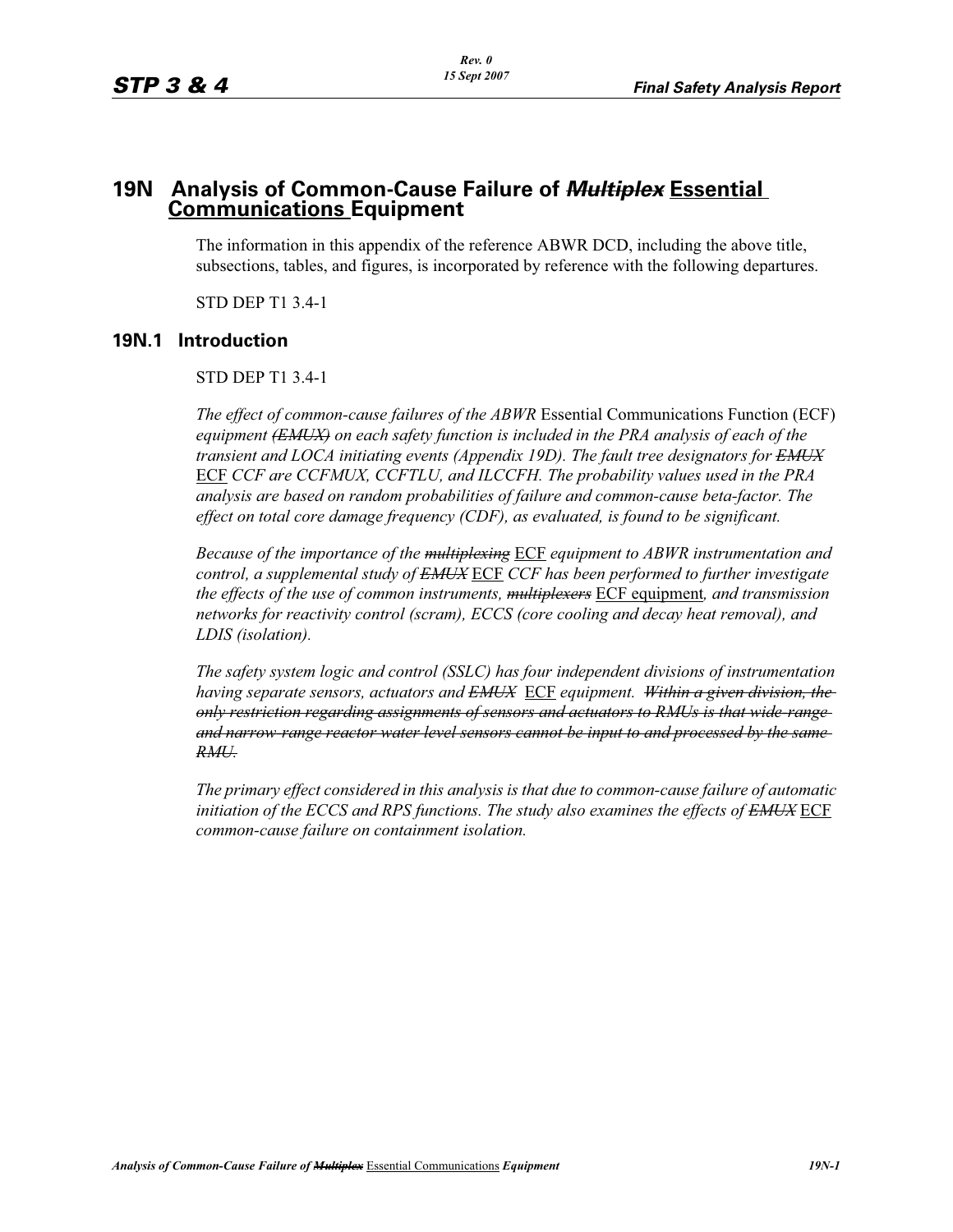# **19N.2 Results and Conclusions**

### STD DEP T1 3.4-1

*The effects of EMUX* ECF *CCF on total core damage frequency are found to be significant for transient and LOCA initiating events as analyzed in the PRA (Subsections 19N.5.1 - 19N.5.3). Additional "special" initiating events have been analyzed and found to not be affected by EMUX* ECF *CCF (Subsection 19N.5.4) Common-cause failure of the EMUX* ECF *equipment during normal plant operation at power has also been examined as a potential accident initiator, and found to be a negligible CDF contributor (Subsection 19N.5.5).* 

*The PRA analysis contains several conservatisms in regard to the evaluation of the effect of EMUX* ECF *CCFs on CDF.* 

"The potential causes of common failure of multiple divisions of *EMUX* ECF have been identified as the following: *RMUs* remote Digital Logic Controller (DLC) Miscalibration

*These eleven potential common causes have been examined (Subsection 19N.4) and only three of them appear to be credible:*

*(1) RMU* remote DLC *miscalibration*

*All three of these potential causes could exist across division boundaries in spite of physical separation and electrical independence. Because of the existence of these three potential causes of common-cause EMUX* ECF *failure, several precautions are being taken regarding defense against them:*

- *(1) To eliminate the RMU* remote DLC *miscalibration as a credible source of* EMUX ECF *commoncause failure, administrative procedures will be established to perform crosschannel checking of RMU* remote DLC *outputs at the main control room SSLC instrumentation, as a final checkpoint of RMU* remote DLC *calibration work.*
- *(2) To eliminate maintenance/test error as a credible source of EMUX* ECF *commoncause failure, a thorough post-maintenance test (Subsection 7.1.2.1.6 (4), (5), (6), Protection System Inservice Testability) will be conducted using the surveillance test controller (STC) that is provided in each instrumentation division as part of the EMUX* ECF *and SSLC designs. The STC contains preprogrammed test sequences for each sensor type and each safety-related system supported by EMUX* ECF *and SSLC. The tests cannot be changed by the maintenance technician; the technician only selects which system is to be simulated. The STC then injects appropriate simulated sensor signals (traceable to and automatically checked against known standards) into the RMUs* remote I/O devices *of the EMUX* ECF*. Failure of the calibration standards is alarmed. Testing is dynamic; i.e., the STC injects ramp-type analog signals over the full range (including abnormal upscale and downscale) of the simulated transmitters and also injects pulse, contact closure or frequency-modulated signals as required by the system under test. In this way, the full transmission capability of EMUX* the ECF *and the functional control and interlock logic in SSLC are tested. Test results are monitored either at the EMUX* ECF *outputs in the control room or local area, or at the SSLC outputs, depending*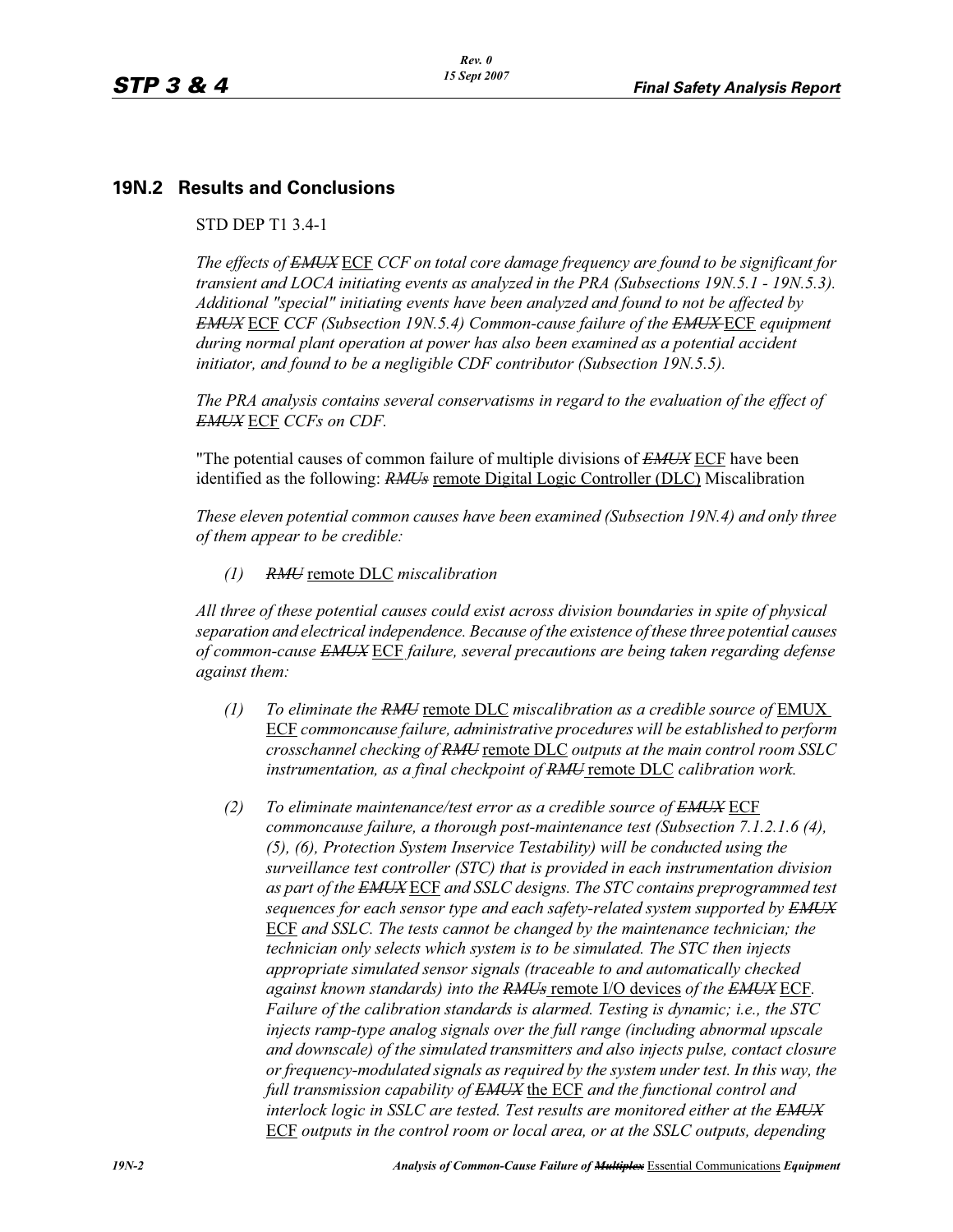*upon where test or maintenance was performed. The STC logs the test results, which can also be sent to the process computer or printed out. The STCs are normally off, have continuous self-test, and are operated one at a time, so they are not subject to CCFs of their own. Since the logged test results can verified independently by control room personnel, a single technician can safely maintain multiple divisions of EMUX* ECF*.* 

*The test features described above check the electronic circuitry from the signal conditioning and A/D converter inputs through the digital processing electronics. Transmitter calibration and other sensor calibration activities will require two technicians for the four safety divisions. Each will calibrate his division to the inputs of the RMUs* remote DLCs *and then check the other's work. This will then be repeated for the remaining two divisions.*

- *(3) To prevent any unidentified EMUX* ECF *faults/failure modes (e.g., an undetected software fault) from propagating to other EMUX* ECF *divisions, so that such unidentified faults are effectively eliminated as a credible source of EMUX* ECF *common-cause failure:* 
	- *(a) Chapter 16, Plant Operating Technical Specifications will incorporate requirements on the "Limiting Conditions of Operation" and "Required Action" that must be followed in the event of a failure of a single division of EMUX* ECF *and in the event of a failure of multiple divisions of EMUX* ECF*.*
	- *(b) The plant operating procedures will include the appropriate detailed procedures necessary to assure that the ABWR plant operations are maintained within compliance with the governing "Plant Operating Technical Specifications" during the periods of divisional EMUX* ECF *failure. These will also include the appropriate symptom-based procedures to assure that adequate core cooling is maintained in the hypothetical event of an entire EMUX* ECF *failure.*

The following site-specific supplement addresses COL License Information item 19.8 This COL license information item is addressed in subsection 19.9.8.

# **19N.3 Basis for the Analysis**

The information in this appendix section of the reference ABWR DCD and all subsections is incorporated by reference with the standard departure numbered STD DEP T1 3.4-1.

STD DEP T1 3.4-1

*The design features of the EMUX* ECF *that are of most importance to and form the basis for this analysis are the following:*

*(1) There is complete separation of RMUs, DTMs* Remote DLCs, Control Room DLCs*, Digital* Trip Units (DTU)*,* DLCs (performing the Safety Logic Function (SLF))*, Trip Logic Units (TLU), sensors and ECCS actuators, etc., between the four safety divisions of control and instrumentation.*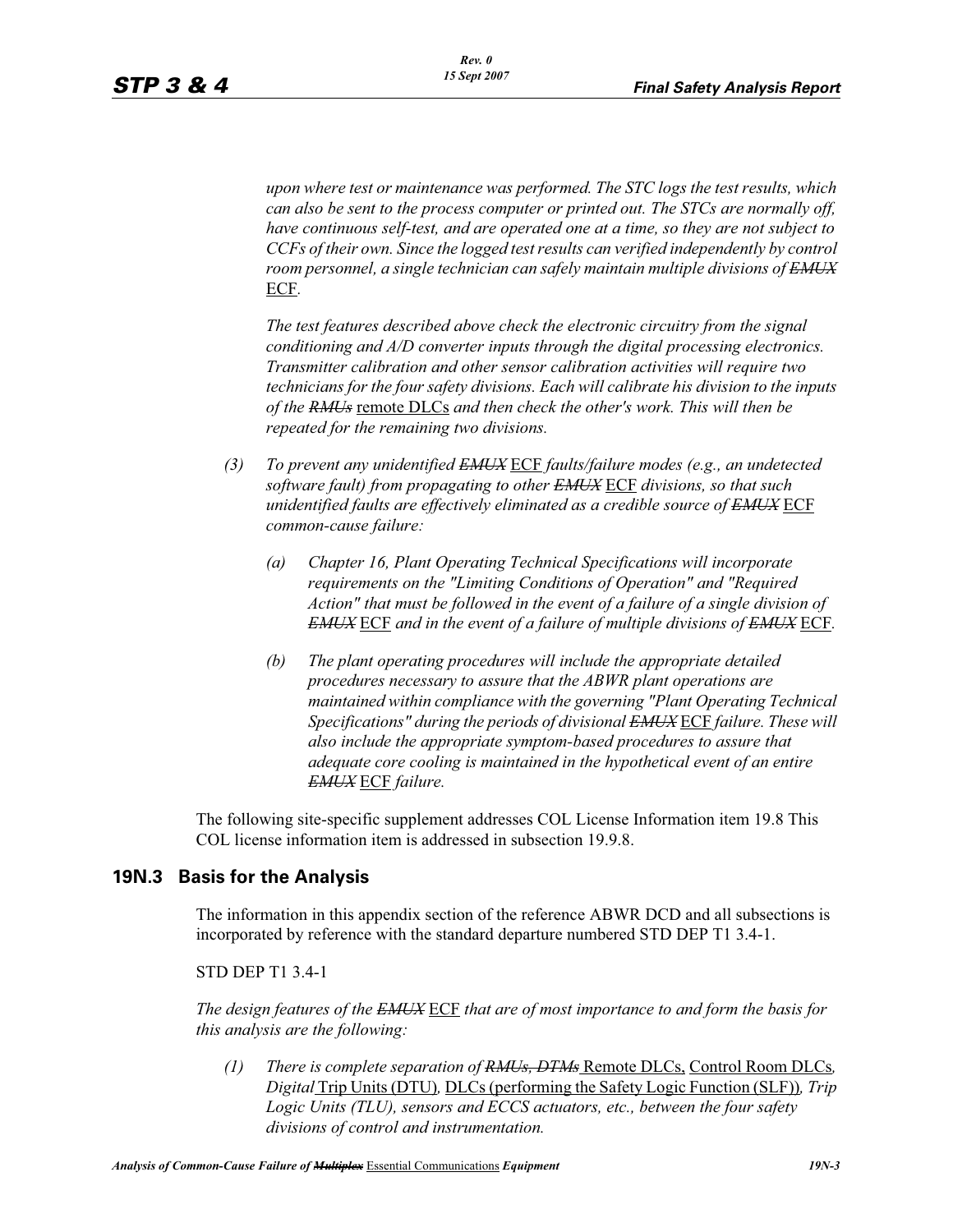- *(2) Within a given division, the only restriction regarding assignments of sensors and actuators to RMUs is that wide-range and narrow-range reactor water level sensors cannot be input to and processed by the same RMU.*
- *(3) There is separation of DTM*DTU *and TLU modules within a division along the lines of "de-energize to operate" and "energize to operate" functions, i.e., RPS, and MSIV signals are processed by different DTM*DTU *and TLU modules than the DTM and SLU* DTU and DLC *modules used for ECCS control and PCV isolation (PCV isolation is also deenergize-to-operate). The RPS/MSIV process channel is "deenergize to operate", while the ESF process channel is predominantly "energize to operate".*
- *(4) The RMUs* remote DLCs *are connected by a separate* ECF *network (EMUX) in each division, which is a redundant or reconfigurable control data network of high reliability.*
- *(5) All data communications to and from other divisions of control and instrumentation, and all data communications to nondivisional systems are electrically isolated.*
- *(6) Comparison of a sensed input to a setpoint for generating a trip is done by aDTM* DTU*. Coincident 2/4 trip logic processing for generating a divisional output trip is done by a TLU or* DLC performing the SLF*.*
- *(7) Loss of data communications in any division to the RPS (and deenergize-to operate isolation functions) will result in a trip (and isolation, respectively) in the failed division due to the fail-safe design.*
- *(8) Manual scram is implemented by hard wire to the scram pilot valve solenoids and does not depend on the correct operation of the DTM* DTU *or TLU.*
- *(9) A bypass of the RPS output logic unit is a manual, division out-of-service bypass, which allows repair of the DTM* DTU *or TLU of that division without a half scram condition or half MSIV isolation condition. Only one division can be bypassed at a time.*
- *(10) To reduce the probability of spurious initiation of ECCS, two SLUs*DLCs *are used in parallel within a division, with 2/2 voting at of the final channel output to initiate equipment actuation* the function*.* The final vote of the system initiation signals is accomplished with non-microprocessor based equipment in the logic or with a separate actuation of system valves and pumps, where both are required to initiate coolant injection. *If one ECCS SLU is in a failed condition, it is automatically bypassed, the control room is alerted, and the remaining SLU operates with 1/1 logic until the failed SLU is restored.*
- *(11) RMUs and EMUXs* ECF modules *are* cyclically *self-tested every 15 minutes* minute, or less, *and* typically *repaired/replaced in an average time of 4 8 hours.*
- *(12) Vital plant parameters are hard-wired to the remote shutdown panel independent of EMUX* the ECF*.*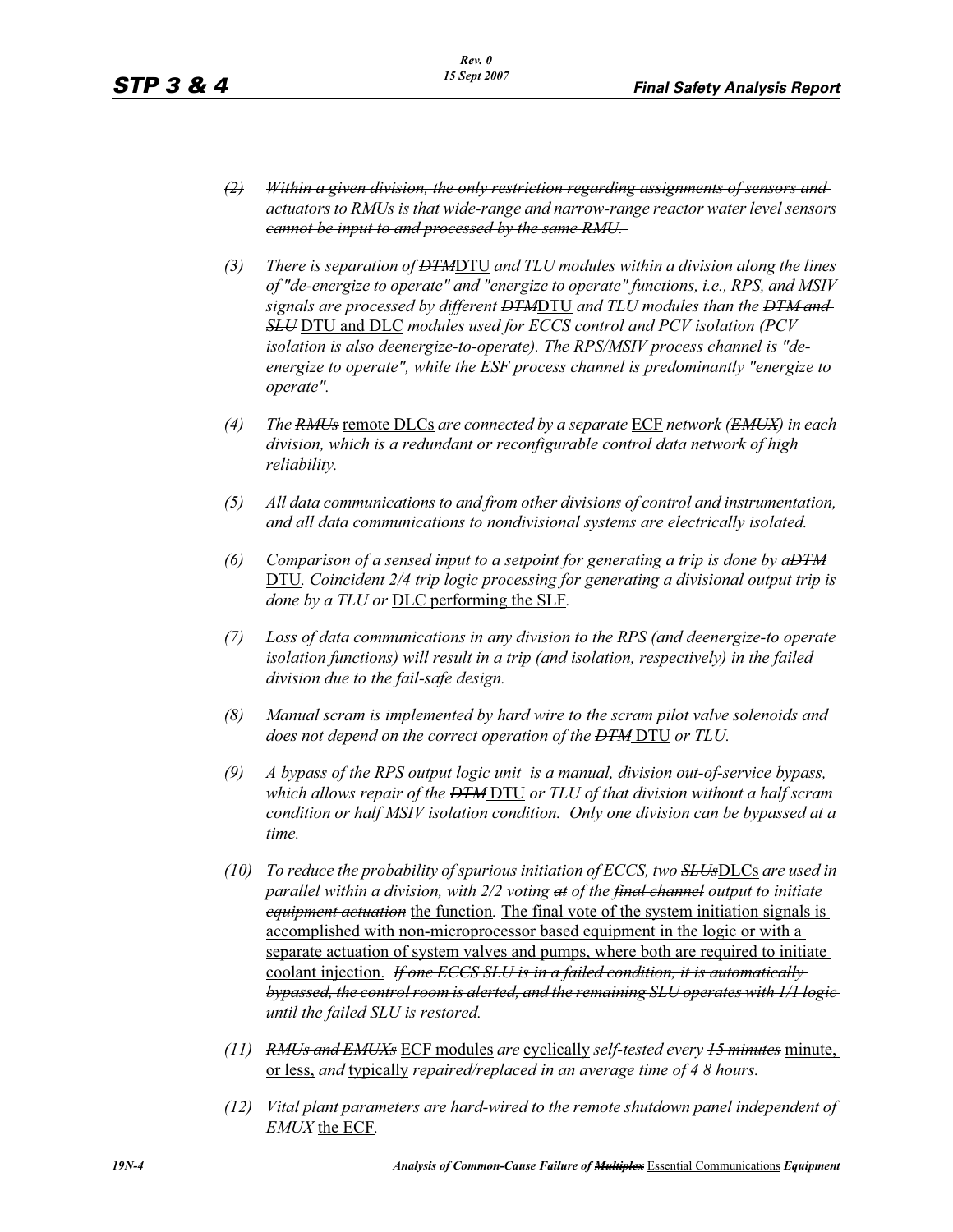*In addition to the design features listed above, the following assumptions and ground rules also supply the basis for this analysis:*

- *(1) Common-cause failure of all RMUs* remote DLCs *or all EMUX* ECF networks *cannot be ruled-out as impossible or incredible. The reason for this is that several potential common causes can be postulated. (Subsection 19N.2)*
- *(2) The probability of common-cause failure of inter-divisional RMUs* remote DLCs *or EMUX* the ECF *is extremely low. The reasons for this are the common-cause defenses built into the design-physical separation, electrical separation, asynchronous operation, optical isolation, natural convection cooling ability, and the self-testing feature-in addition to the special defenses discussed in Subsection 19N.2.*
- *(3) RMUs* The SSLC channels *may be postulated to have common-cause failures of*  channels configured either in *the energize-to-trip mode or the deenergize-to-trip mode, but not of both modes simultaneously.*
- *(4) EMUX* ECF *transmission may be postulated to have common-cause failures of the energize-to-trip mode only. Failure of the deenergize-to-trip mode is considered to be not possible.*
- *(5) Simultaneous failure of all RMUs* remote DLCs *or EMUXs* ECF networks *in the energize-to-trip mode would result in an automatic scram and MSIV and PCV isolation valve closure, and loss of automatic ECCS initiation capability. Some ECCS could be initiated manually from the remote shutdown panel.*
- *(6) In addition of complete failure of energize-to-trip or deenergize-to-trip functions, the RMUs* remote DLCs *may have common-cause calibration errors.*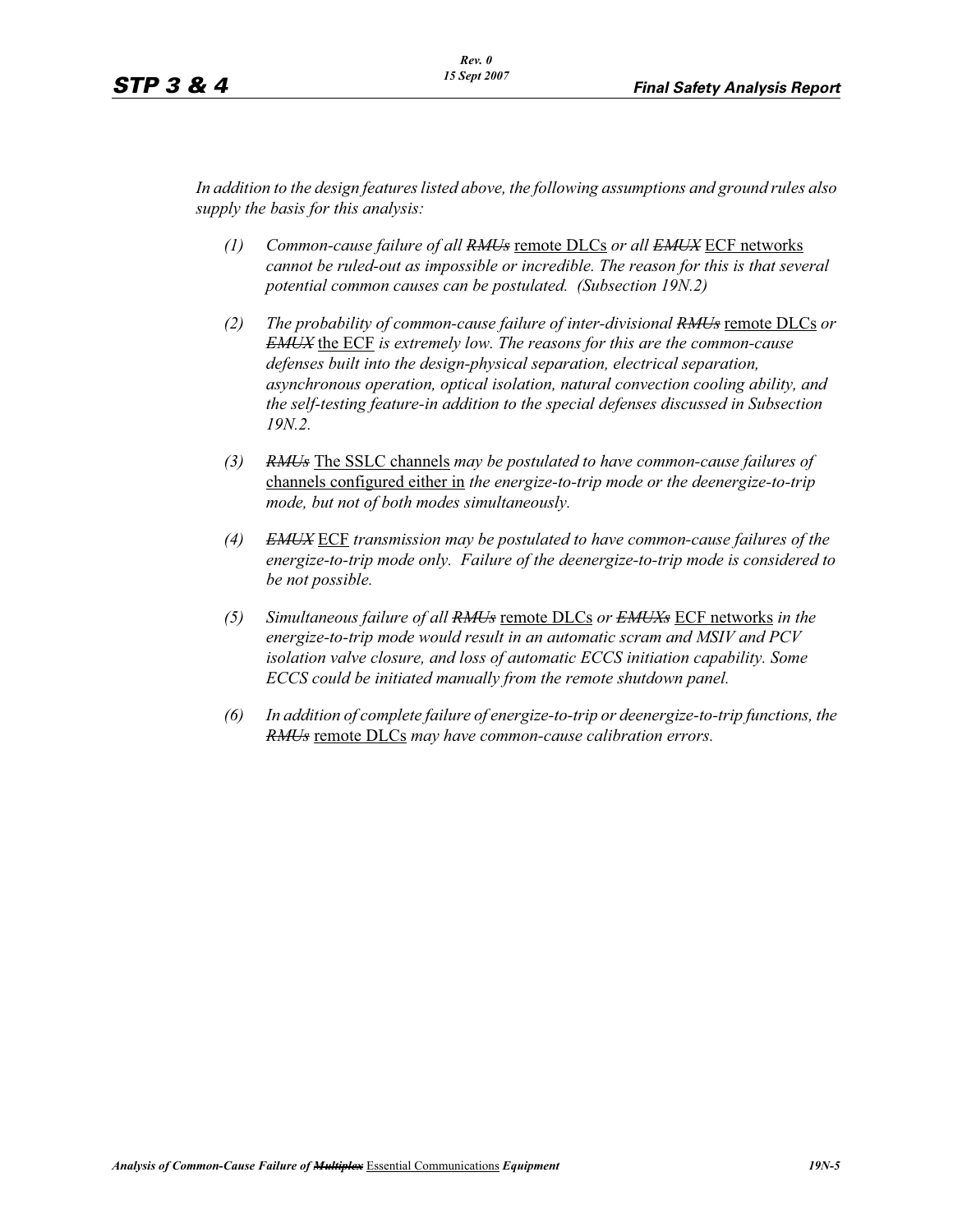# **19N.4 Potential Causes of and Defenses Against EMUXECF CCF**

STD DEP T1 3.4-1

The information in this appendix section of the reference ABWR DCD, including the above title and all subsections, is incorporated by reference with the standard departure numbered STD DEP T1 3.4-1.

# **19N.4.1 Earthquake**

# STD DEP T1 3.4-1

*The multiplex ECF equipment consists of solid-state electro-optical modules, which are vibration and shock resistant by nature. In addition, the equipment is designed and tested to very high acceleration levels (7-10g). Earthquakes of magnitudes above 2g have never been experienced, are not expected to occur, and if they did occur would have much more serious consequences than loss of EMUX* ECF *equipment. Even allowing for magnification above ground level, earthquake does not appear to be a credible cause of concern.* 

# **19N.4.2 Loss of D.C. Power**

# STD DEP T1 3.4-1

*Common-cause loss of DC power has been examined intensively in an EPRI analysis (Reference 19N-1). Most of the identified potential common causes were found to either result in gradual degradation and/or be self-announcing. The consequences of actual loss of all DC power would be far more serious than the loss of EMUX* ECF *equipment since most control instrumentation in the plant's safety equipment depends on DC power. (Loss of DC power is evaluated as part of the station blackout analysis of Appendix 19D.) Loss of DC power does not constitute a significant cause of common-cause EMUX* ECF *failure.* 

# **19N.4.3 Loss of Cooling**

#### STD DEP T1 3.4-1

*It is a design requirement that the ABWR EMUX* ECF *equipment must be capable of continuous operation at 323.15 K (50°C), and must be capable of continuous operation in its installed condition without fans. This is not a problem for present-day low-power solid-state electronic equipment, and the maximum anticipated ambient temperature is 313.15 K (40°C). Loss of cooling is not a credible common cause.* 

# **19N.4.4 Sensor Miscalibration**

#### STD DEP T1 3.4-1

*Sensor miscalibration does not represent a common-cause failure of EMUX* ECF *equipment per se, but is identified here because of the fact that there is a reduction in the number of sensors in the ABWR multiplexed* ECF *instrumentation configuration relative to earlier designs, and the sensors are shared between safety functions.*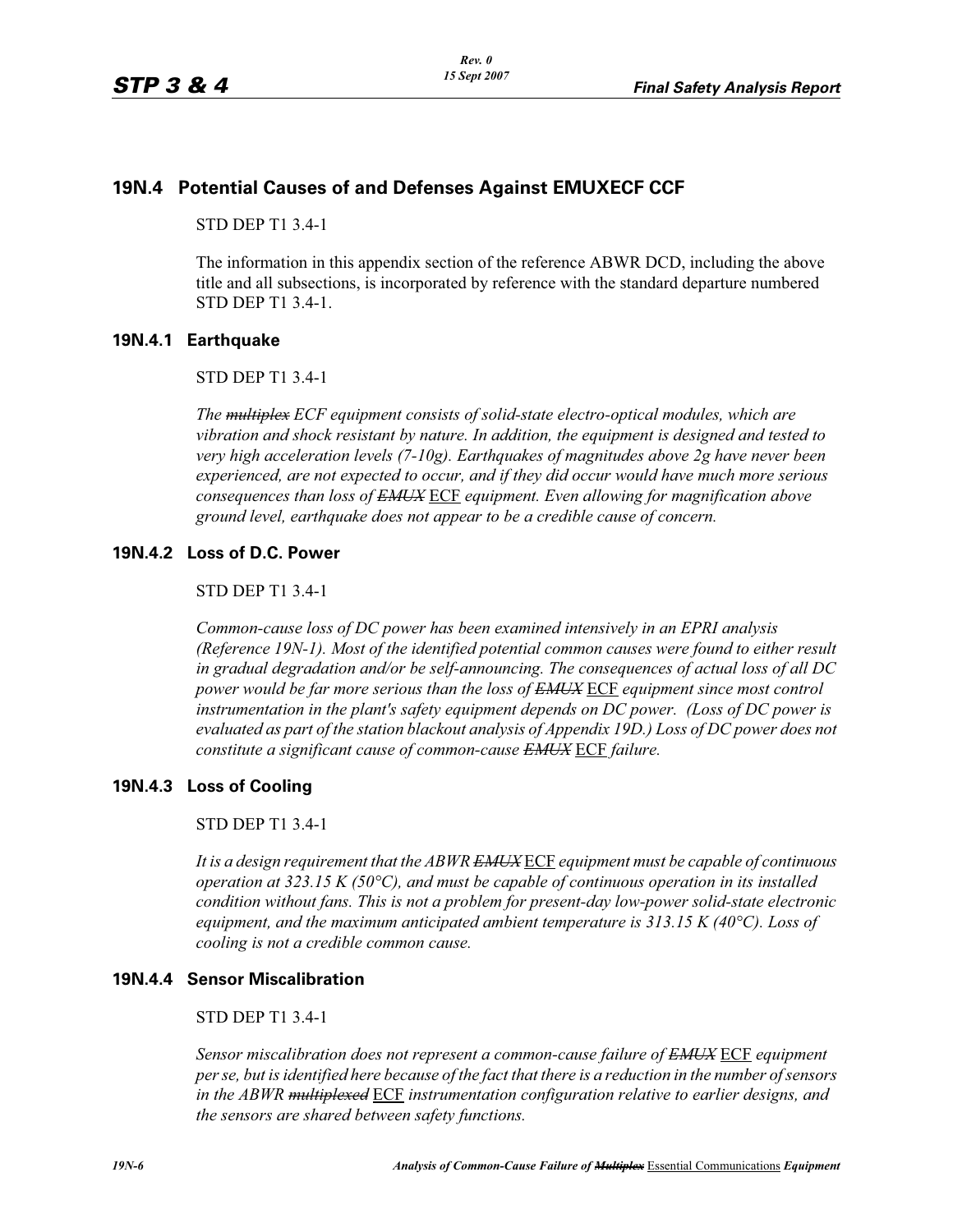# **19N.4.5** *RMU* **Remote DLC Miscalibration**

STD DEP T1 3.4-1

*Only the analog-to-digital converters of the EMUX* ECFs *require calibration. The calibration is automatic and computer-controlled. Calibration is accomplished by comparison to voltage, resistance and time references that are verified against external laboratory standards. The EMUX* ECF *transmission equipment is self-calibrating. The technician only initiates calibration by pushing a button. In addition, the self-test feature of the equipment detects certain types of calibration faults.* 

# **19N.4.7 Maintenance/Test Error**

### STD DEP T1 3.4-1

*The EMUX* ECF *equipment has a built-in provision to prevent bypassing multiple divisions simultaneously. This feature would not prevent common maintenance or test errors that were done consecutively and were latent by nature, such as set points being erroneously set. Periodic surveillance, as required by the technical specifications, includes verification of setpoints. The self-test feature of the equipment will also identify some types of maintenances/test errors.* 

# **19N.4.9 Electromagnetic Interference (EMI)**

#### STD DEP T1 3.4-1

*EMI is a potential cause of failure of solid-state electronic equipment. EMI can enter a circuit through any of several paths-power supplies, adjacent equipment, adjacent cabling, or input signals. In the case of the EMUX* ECF *equipment, none of these paths would affect multiple divisions since the divisions are widely separated physically and are electrically independent. In addition, the nature of electro-optics reduces the susceptibility to EMI. Fiber-optic transmission lines are not subject to EMI and will not propagate transients between lines. EMI is not a credible common cause.* 

# **19N.4.10 Fire**

# STD DEP T1 3.4-1

*The four divisions of remote EMUX* ECF *equipment are located in separate rooms of the reactor building and are separated by barriers. The fiber optic transmission cables have fireresistant protective covering. A localized fire would affect only one division. A more widespread fire might affect two divisions, but a fire large enough to affect three or four divisions would have more far-reaching effects than the loss of EMUX* ECF *transmission. Because of the physical separation, common-cause failure of remote EMUX* ECF *equipment due to fire does not appear to be a credible concern.*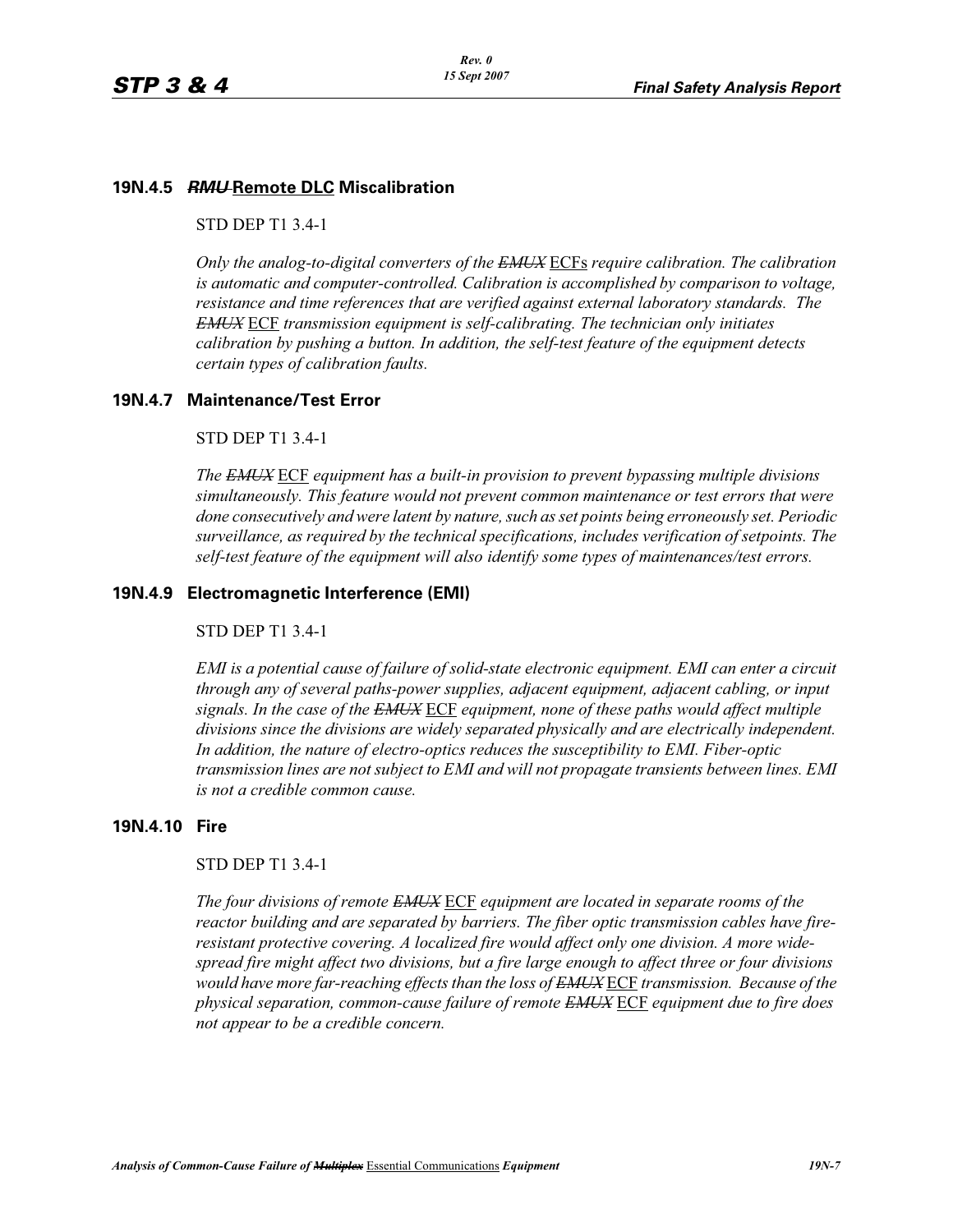# **19N.4.11 Software**

STD DEP T1 3.4-1

*The EMUX* ECF *equipment is programmed to perform the essential communications function, self-test, and calibration. The software that provides the programming is subject to extensive "debugging" procedures and strict quality control and test requirements (verification and validation). Nevertheless, it is not impossible that an undetected "bug" could remain. If such were the case, it would most likely affect all divisions. It would not necessarily cause all divisions to fail simultaneously. Common-cause software fault is a credible, although unlikely, possibility. To provide additional defense against software CCF, technical specification requirements and administrative procedures will be established, as discussed in Subsection 19N.2, to assure taking of appropriate action in the event of failure of individual multiplex divisions.* 

# **19N.4.12 Summary**

STD DEP T1 3.4-1

*Of the eleven potential common causes examined, only three appear to be credible:* 

*(1) RMU* remote DLC *miscalibration*

*The failure that would result in a significant contribution to core damage frequency would be complete failure during plant operation of three or four divisions of EMUX* ECF *that transmit signals from wide-range water level sensors. This condition could result in failure to automatically initiate ECCS. Since failure of EMUX* ECF *equipment is annunciated, the operator would be aware of the need for manual initiation of ECCS. Appropriate instrumentation and control is available at the remote shutdown panel, if needed.* 

# **19N.5 Discussion of the Effect on Core Damage Frequency**

The information in this appendix section of the reference ABWR DCD, and all subsections, is incorporated by reference with the following standard departure numbered STD DEP T1 3.4-1.

#### STD DEP T1 3.4-1

*The three primary safety functions that are necessary to prevent core damage are reactivity control, core cooling, and decay heat removal. The effects of EMUX* ECF *are included in the quantification of core damage frequency in the internal events analysis of Appendix 19D. Additional discussion is given herein to provide further information and insight into the nature of EMUX* ECF *contribution to core damage frequency. The isolation function does not contribute directly to core damage frequency and is evaluated separately in Subsection 19N.6.*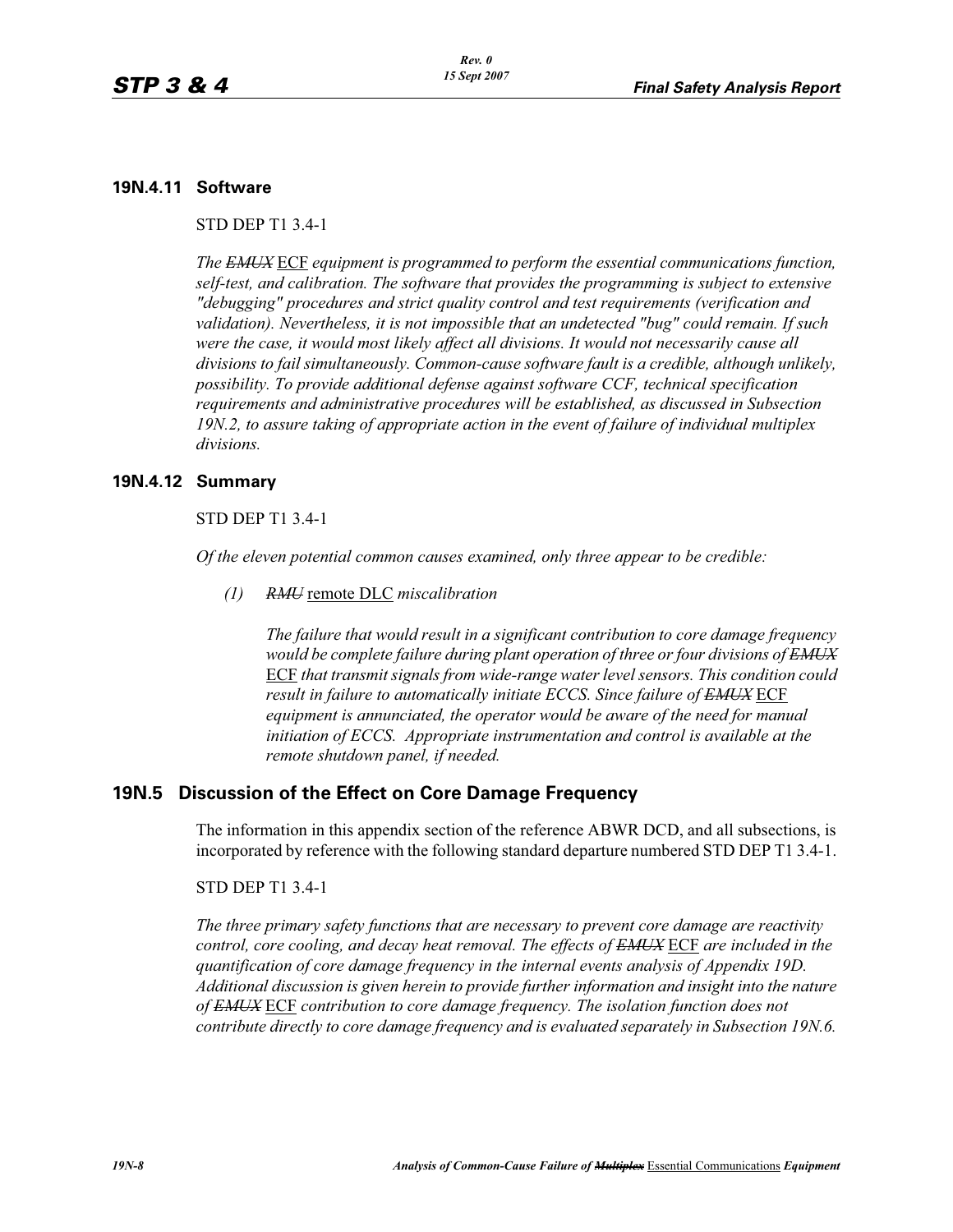# **19N.5.1 General Plant Transient Events**

# STD DEP T1 3.4-1

*In the ABWR, automatic response of the safety functions to a plant transient producing decreasing water level is initiated by signals transmitted through the EMUX* ECF*. Initiation of ECCS and closure of some isolation valves is by the presence of an energizing signal. Initiation of RPS (scram) and MSIV and PCV closure is by a deenergizing signal or absence/loss of energization.* 

*There are four independent divisions of sensors and EMUX* ECF *equipment. Simultaneous loss of transmission capability on any two of the four divisions would result in a scram on loss of energization. Loss of transmission capability on any three divisions simultaneously would result in loss of automatic initiation of ECCS and loss of low pressure permissive signals for reactor shutdown cooling. When a single division is lost, the control room is alerted and that division is bypassed by the operator. Bypassing of a division results in that division becoming inoperative; i.e., that division cannot contribute to scram, isolation, or ECCS initiation. Technical specification requirements govern actions to be taken under those conditions.* 

*Because of the high degree of independence between divisions in the ABWR design, the probability of simultaneous failures in multiple divisions is very low. If there were no common failure cause, the random probability of failure of n divisions would be the nth power of the probability of failure of a single division. In the presence of potential common failure causes, the probability of multiple failures could increase. Potential multiple failure causes are listed in Subsection 19N.2. Defenses against these common-cause failures are discussed in Subsections 19N.2 and 19N.4. These defenses provide a high degree of independence between instrumentation channels and divisions in the EMUX* ECF *control data network.* 

*The relationship of the safety function initiation and the EMUX* ECF *is depicted in a simplified event tree, shown on Figure 19N-3. This event tree is for a plant transient initiating event and loss of transmission capability from three or four divisions of EMUX* ECF *transmission of widerange RPV water level signals. Loss of transmission of narrow-range water level sensor RMUs* remote DLCs *due to common-cause failure would not affect the results since scram would be automatically initiated by loss of energization. The purpose of this event tree is to provide a means for examining the effect of common-cause failures of safety function initiating signals. Random failures of instrumentation and failures of mechanical execution of the safety function are evaluated in Appendix 19D.*

*The first safety response to a plant transient is a reactor trip and scram. Because of the deenergize-to-trip feature, a scram would be initiated, even with a common-cause failure of all EMUX* ECF *transmission. (A loss of transmission through the EMUX* ECF *would result in a plant scram at any time, even without a plant transient. That event is evaluated in a later subsection-Subsection 19N.5.5.) Common-cause failure of transmission would also result in closure of the MSIVs.* 

*Given a successful scram, the next essential safety function is to maintain water level in the reactor pressure vessel. The limiting case for common-cause failure of the EMUX* ECF *is common-cause failure of three or four of the individual remote multiplexing units*remote DLCs *processing wide-range RPV water level signals. Since ABWR has motor-driven feedwater*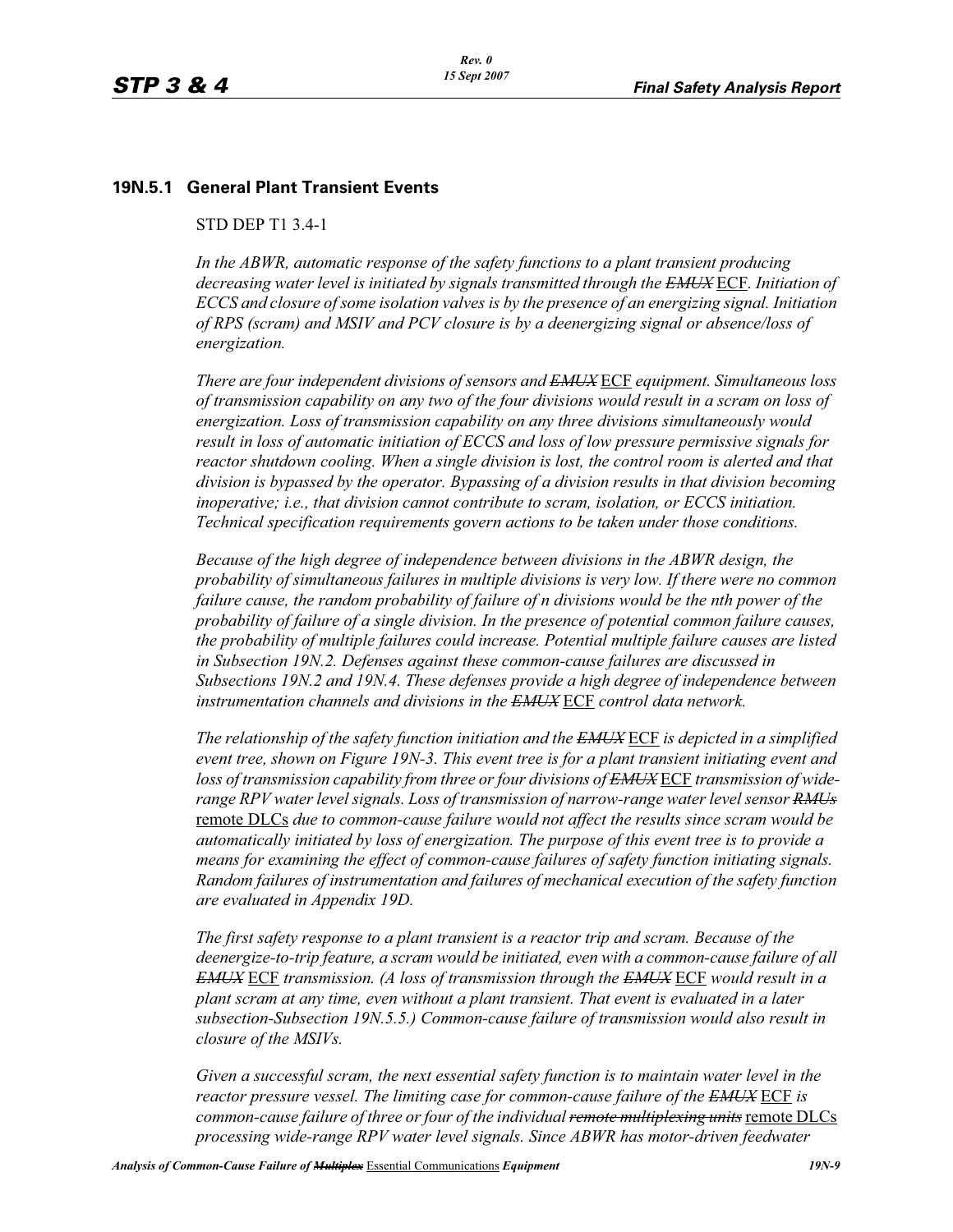*pumps, closure of the MSIVs would not cause loss of feedwater unless the feedwater pumps tripped because of the transient. If the feedwater pumps did not trip, RPV waterlevel could be maintained as long as there was water in the condenser hotwell. In ABWR, the condenser hotwell inventory is automatically replenished from the condensate storage tank. If the feedwater pumps were tripped, they could be started manually from the control room, since the feedwater control system is independent of the EMUX* ECF*. If necessary, sufficient ECCS pumps could be started manually from the remote shutdown panel to provide water to the RPV. Automatic initiation of ECCS would not occur because of the common-cause failure of EMUX* ECF *to transmit wide-range RPV water level signals.* 

*To manually start some ECCS pumps, the operator may have to use the remote shutdown panel, since manual start signals from the control room are normally transmitted through the EMUX* ECF *and may not be operable. The operator would have correct indication of RPV water level in the control room since water level is hard wired in addition to being transmitted through the EMUX* ECF*. He also would be aware of the reactor scram. If control is not possible from the control room, the EOPs will tell the operator to proceed to or send someone to the remote shutdown panel where true indications and means of control are supplied through independent channels. In this simplified bounding analysis, failure of the operator to manually start ECCS pumps would result in uncovering of the reactor core and eventual core damage.*

*The effect of common-cause EMUX* ECF *failure on CDF is included in the quantification of the event trees in Appendix 19D for transient-initiated and LOCA events. The random unavailability of the RMUs* remote DLCs *and TLUs is derived from an expected mean time*  between failures and a mean time to detect and repair a failure (MTTR). The random *unavailability of the ECF is derived from an expected MTBF and an MTTR. The MTBF values are estimated, based on information from the supplier. The MTTR value is based on the use of a self-test feature which detects a failure within* one minute*, and the existence of spare replacement units on hand at the plant. The self-test feature detects most of the failures. The remaining failures are detected by surveillance testing conducted quarterly.* 

*If there were sufficient experience data for multiple failures of solid-state multiplexing*  equipment, the experience data would be used directly and there would be no need for use of *the beta-factor model. However, there is a dearth of multiple-failure data pertaining to solidstate multiplexer equipment, particularly equipment with a self-test feature. The alternative is to evaluate or estimate the relative susceptibility of the EMUX* ECF *to multi-divisional failures through use of the beta-factor.* 

*A recent report by the Electric Power Research Institute (EPRI) (Reference 19N-1) discusses the beta-factor model and lists representative values for beta. The values listed generally range from 0.1 down to about 0.01, but there is no value given specifically for solid-state multiplexing equipment. Considering the defenses in the ABWR design, particularly the self-test feature, a lower value for beta is justified and may even be conservative. The self-test feature of the EMUX* ECF *equipment provides detection of failures* within one minute*, and on-hand spare modules provides restoration of operability within* an average time of 8 hours*. This feature limits the available time for propagation of multiple failures to an average time interval of* approximately 8 *hours, and essentially eliminates several of the more likely causes of multiple failures.*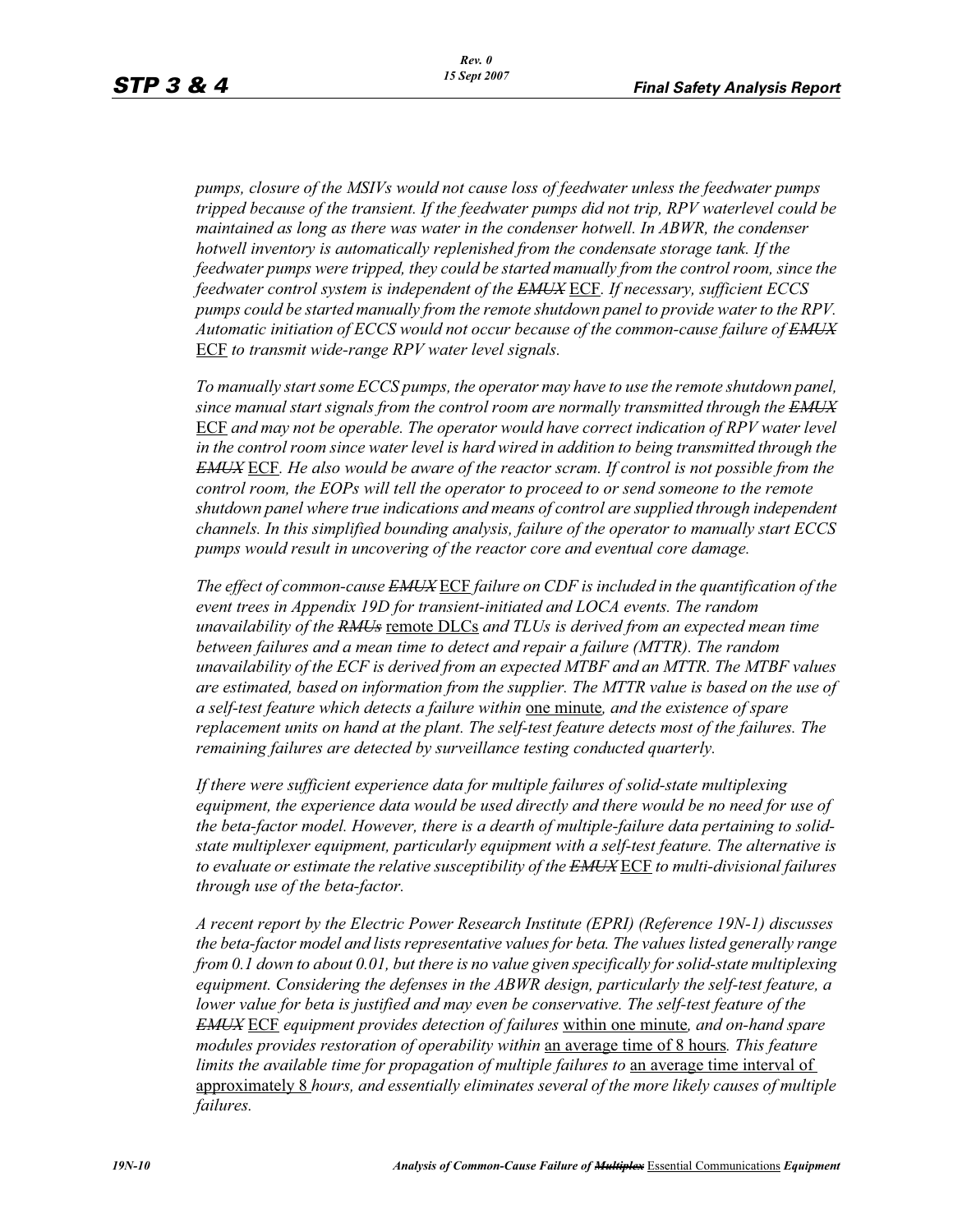*The ABWR PRA indicates that the total core damage frequency for the ABWR design will be very low. The PRA analysis also indicates that potential EMUX* ECF *CCFs during plant transient events are significant contributors to the low total CDF. EMUX* ECF *CCFs appear in many of the top cutsets. An importance analysis indicates that all three EMUX* ECF *CCFs have relatively high "risk achievement worth", i.e., increases in the CCF probabilities would result in significant increases in total CDF. The defenses against EMUX* ECF *CCFs in the plant design (Subsection 19N.4) and the administrative procedures prescribed in Subsection 19N.2 should prevent increases in EMUX* ECF *CCF probabilities above the values used in the PRA analysis. Conservatisms in this part of the PRA tend to somewhat overestimate the importance of EMUX* ECF *CCFs.* 

# **19N.5.2 Loss of Feedwater Event**

### STD DEP T1 3.4-1

The previous analysis considered the effect of loss of transmission capability of the *EMUX* ECF*, that is, an instance where the EMUX* ECF *failed to transmit an energization signal. The reverse failure mode would be failure to lose the energization signal for RPS due to commoncause failure of the narrow-range water level sensor RMUs* remote DLCs *to properly sense a Level 3 condition. For many plant transients, automatic scram would occur due to increased neutron flux or other direct-input signals to the RPS logic. For purposes of this analysis, an initiating event is used that would require response of the narrow-range RMUs* remote DLCs *that sense a Level 3 water-level condition. A feedwater pump trip can be used to represent such an event.*

*The probability of common-cause failure in this mode is much lower than for the loss-oftransmission mode since most of the identifiable common causes would not cause a failure in this mode. The EMUX* ECF *failure in this mode could result in failures of automatic scram. There is a very high probability that the operator would provide manual scram based on independent indications of the feedwater pump trip. Since the MSIVs would not close, the power conversion system would remain in operation. Based on past operating experience, there is a high probability that the operator would recover feedwater in addition to initiating manual scram. If feedwater were not recovered before low water level (Level 2) was reached, ECCS*  would be initiated automatically by means of transmission through the wide-range water-level *sensor RMUs* remote DLCs*.* 

*Initiation of decay heat removal would not be affected by the EMUX* ECF *failure in the deenergize-to-trip mode.*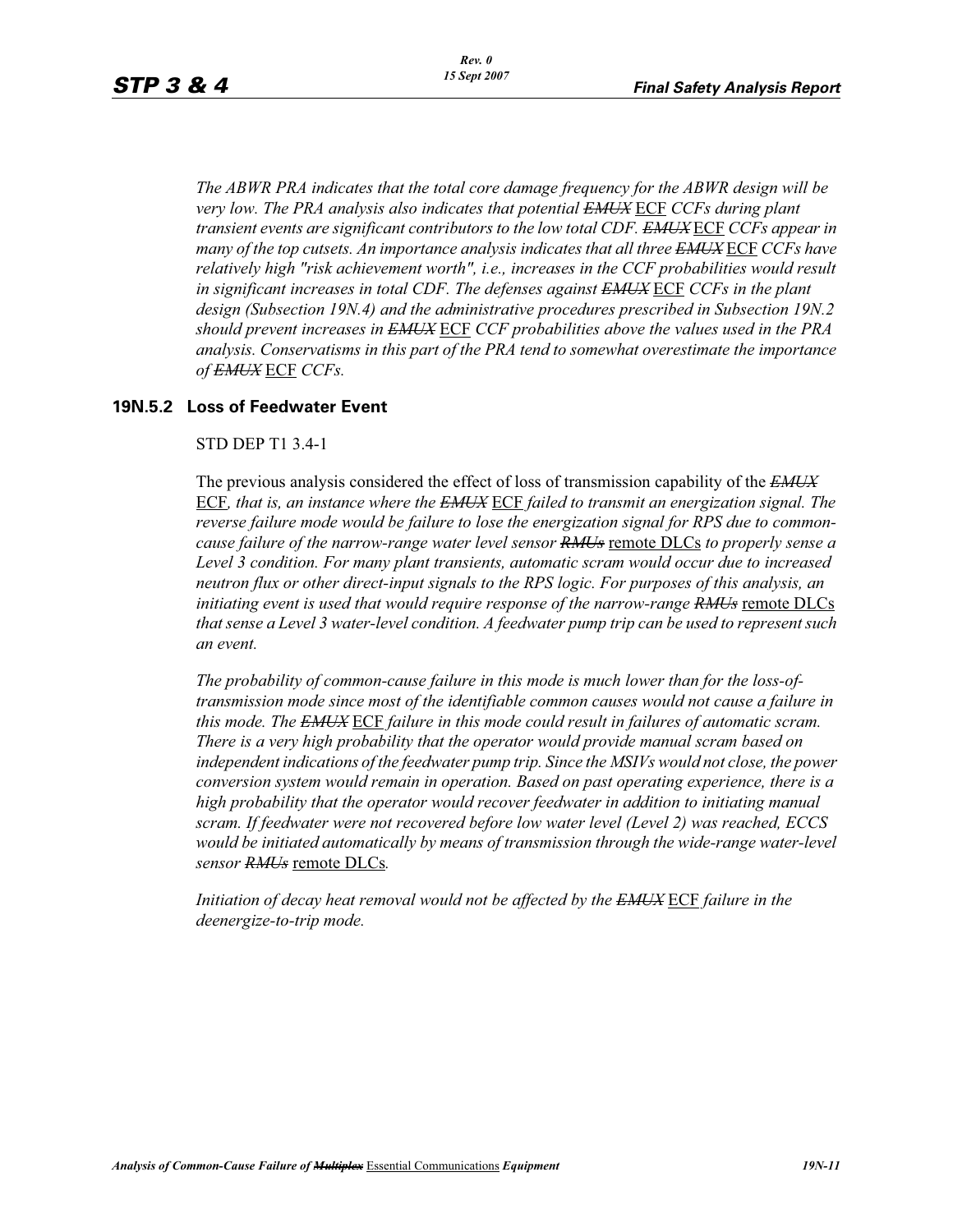# **19N.5.3 Loss of Coolant Accidents**

STD DEP T1 3.4-1

*Because of the low frequency of occurrence, LOCA events are very small contributors to ABWR core damage frequency. The probability of a coincidental common-cause EMUX* ECF *failure together with a LOCA is an extremely low probability event. The possibility of a common-cause EMUX* ECF *failure occurring as a result of a LOCA, where the LOCA would provide the common cause, is highly unlikely because of the locations and physical separation of the EMUX* ECF *divisions.* 

# **19N.5.4 Other Initiating Events**

STD DEP T1 3.4-1

# **19N.5.4.1 Loss of Offsite Power**

STD DEP T1 3.4-1

*Loss of all offsite power would have no direct effect on EMUX* ECF *operability since EMUX* ECF *equipment operates completely on divisional DC power. A loss of offsite power would cause a small increase in the conditional probability of loss of DC power since DC power is supplied by batteries or an AC converter-charger. The probability of loss of DC power is very low as discussed below in Subsection 19N.5.4.2.* 

# **19N.5.4.2 19N.5.4.2 Loss of DC Power**

#### STD DEP T1 3.4-1

*Each division of the EMUX* ECF *is powered by a division of DC power. Loss of all divisions of DC power would result in loss of EMUX* ECF *transmission capability. The annual probability of loss of DC power on one essential bus is estimated to be approximately 1.0E-3. The complete loss of DC power to all four divisions of essential power is considered to be essentially zero since the four divisions are independent, loss of DC power on any one division is alarmed, and the station batteries are routinely tested. Very few credible causes of common-cause failure of multiple DC buses have been identified (Reference 19N-1.)*

# **19N.5.4.3 Inadvertent Open Relief Valve**

#### STD DEP T1 3.4-1

*An inadvertent open relief valve (IORV) as an initiating event is treated in this analysis as just another plant transient. Although the plant response is somewhat different for an IORV, there is no peculiar impact on EMUX* ECF *operation or response, and common-cause failure of EMUX* ECF *would have the same effect on plant response as it would in any other plant transient event.*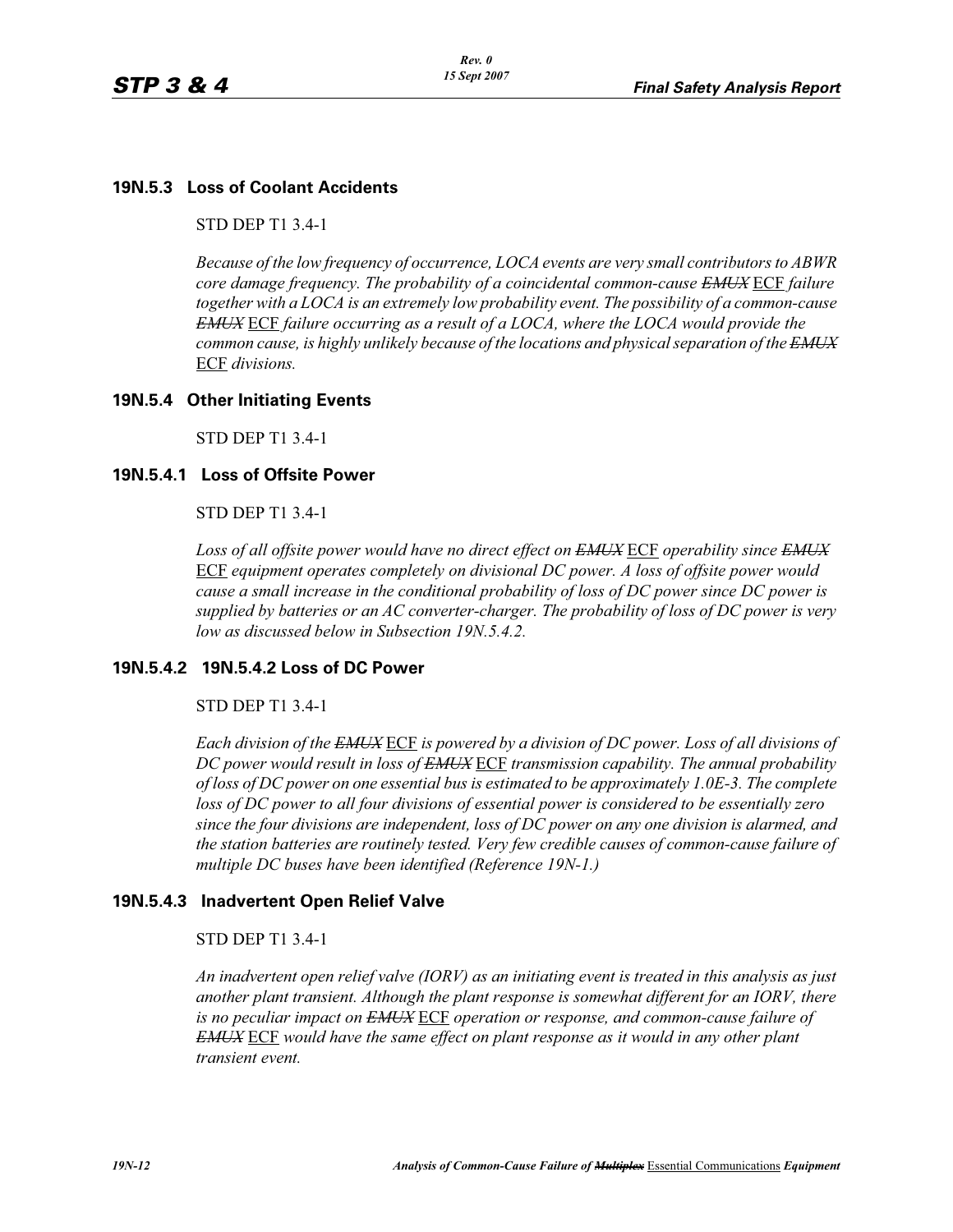# **19N.5.4.4 Loss of Service Water**

STD DEP T1 3.4-1

*Loss of essential service water has been hypothesized and studied as an initiating event since loss of service water could disable some ECCS equipment. Service water is not used directly by any EMUX* ECF *equipment and is not used for room cooling. The effects of loss of service water on essential safety equipment is evaluated in the system fault trees of Appendix 19D.* 

# **19N.5.4.5 19N.5.4.5 Loss of Instrument Air**

#### STD DEP T1 3.4-1

*Instrument air is not used by EMUX* ECF *equipment. As with essential service water, loss of instrument air would not affect EMUX* ECF *equipment or this analysis.* 

# **19N.5.5 CCF of** *EMUX* **ECF During Normal Plant Operation**

### STD DEP T1 3.4-1

*Results of the above analyses indicate that common-cause failure of EMUX ECF equipment in response to a demand from a plant transient or other off-normal event is a very small contributor to core damage frequency. This subsection examines the effect of a common-cause EMUX ECF failure at a random time during normal plant operation (EMUX ECF failure as an initiating event).* 

*The limiting failure in this case would be common-cause failure of the three or four divisions of remote multiplexing units* remote DLCs *transmitting the signals from the narrow-range and wide-range water level sensors. If only the narrow-range transmission channels failed, the plant would scram on loss of energization, and ECCS would be initiated automatically through the wide-range RMUs remote DLCs. If only the wide-range water level sensor RMUs* remote DLCs *failed, the plant would not scram from that failure alone and there would be no demand on ECCS unless a plant transient occurred. Thus, both wide-range and narrowrange RMUs* remote DLCs *must fail in multiple divisions to cause a condition of concern and a potential accident initiator. In that event, the plant would scram and ECCS would not be automatically initiated.* 

*Using the beta-factor method of CCF evaluation, the expected frequency of common-cause failure of all RMUs* remote DLCs *in three or four divisions would be equal to the product of the expected frequency of random failure of a single RMU* remote DLC *and a beta-factor. In this case, the beta-factor should be lower than for the transient-initiated event since twice as many RMUs* remote DLCs *must fail; however, the assignment of a specific value to beta in this case is extremely uncertain.* 

*Because of the great degree of uncertainty in any quantitative analysis that could be performed at this level, it appears preferable (and sufficient) to make a qualitative judgement. Since two or three EMUX ECF divisions must fail in two distinct modes involving separate equipment, and they must fail in a nearly simultaneous manner, i.e., in a sufficiently short interval to not*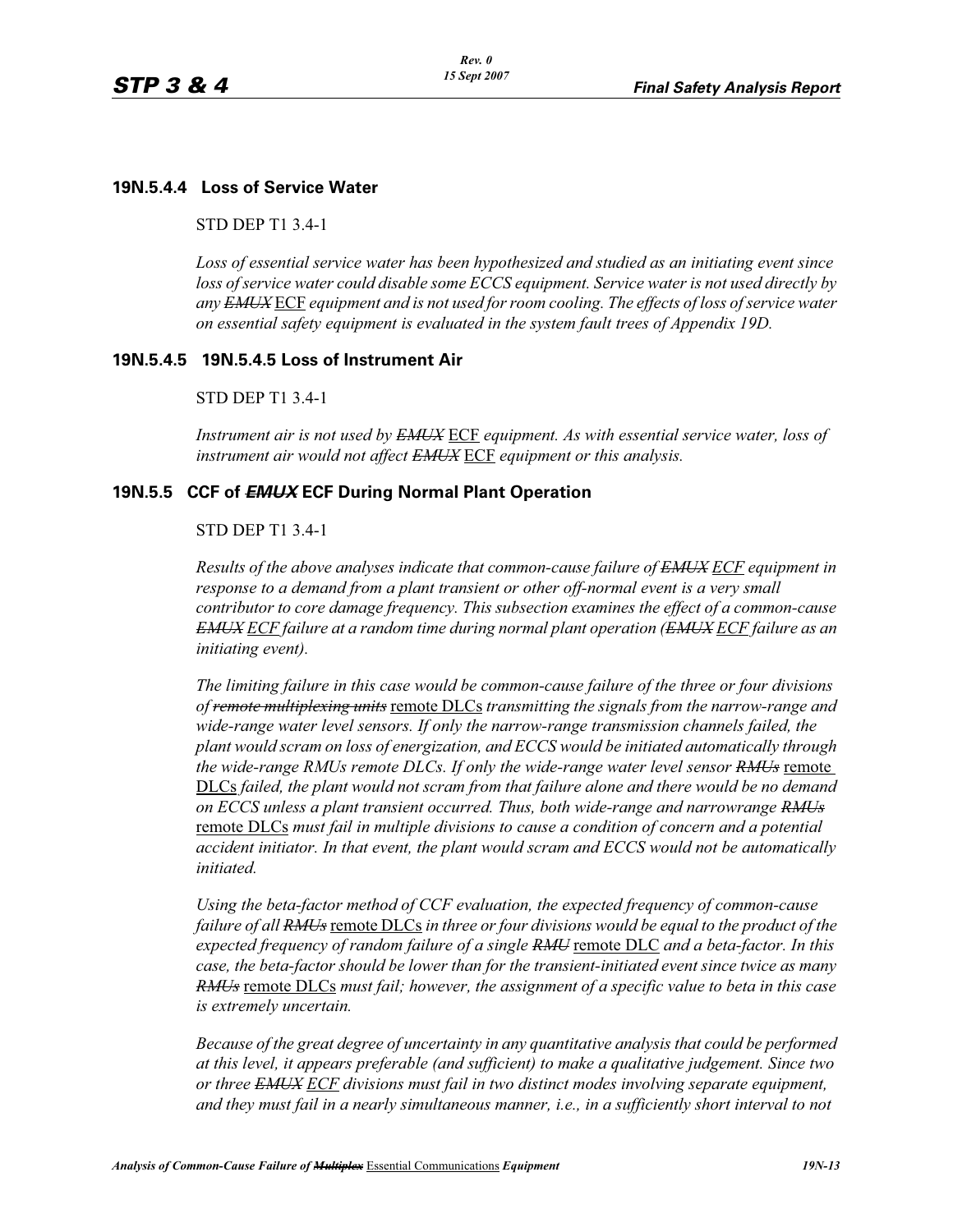*allow mitigating action to be taken, the expected frequency of occurrence must be extremely low.*

# **19N.6 Discussion of the Effect on Isolation Capability**

# STD DEP T1 3.4-1

*Failure of the Leak Detection and Isolation System (LDIS) does not have a direct effect on core damage frequency. The primary purpose of the LDIS function is to isolate the reactor and associated primary equipment and certain fission products in the event of a loss-of-coolant accident. A simplified event tree for a LOCA with common-cause loss of transmission*  capability of all RMU<sub>s</sub> remote DLCs is shown on Figure 19N-4. For this condition, MSIVs and *PCV isolation valves would close on loss-of-signal.* 

*The largest expected initiation frequency for a LOCA is for a small LOCA. The conditional probability of common-cause unavailability of RMUs* remote DLCs *is extremely small. There is no identifiable mechanism by which the LOCA could increase the probability of commoncause RMU* remote DLC *failure.*

*One additional isolation failure event should be considered-the effect of failing to isolate in a severe accident situation with a severely damaged core. In accident sequences resulting in core damage because the operator failed to maintain water inventory to the reactor (given an EMUX ECF CCF), it is possible that he would also fail to close isolation valves.*

# **19N.7 Summary**

# STD DEP T1 3.4-1

*This analysis has focused on the use of common multiplexing* essential communications *equipment in the EMUX ECF. Because it is possible to identify feasible causes of multiple failures, the possibility of common-cause failure of identical multiplexing* ECF *units has been studied. In view of the number and types of defenses built in to the EMUX ECF design, the probability of common-cause failure should be very low. Because of the lack of multiple-failure experience data on equipment of this type, it has been necessary to predict the common-cause failure probability by use of an analytical model. The model used is a simple model-the betafactor model-that hypothesizes that common-cause failure probability is proportional to the random failure probability of a single unit. The proportionality factor is beta. The hypothesis may not be true in all cases, and there is a great deal of uncertainty in assigning a value to beta.* 

*Beta represents the fraction of total failures that would involve multiple identical units. The expected value of beta is dependent on the nature of the possible causes, how and how fast failures would propagate between units, and what defenses exist to the causes. There is no established method for quantifying these factors. In the absence of good and sufficient data, assignment of a value to beta is a matter of judgement. Values that have been used for beta range from 0.1 down to 0.001 and lower. Values of beta between 0.1 and 0.01 are common for mechanical equipment. Values below 0.01 are more common for instrumentation. The value used in the analysis of Appendix 19D may be conservative, considering the defenses in the ABWR EMUX ECF design.*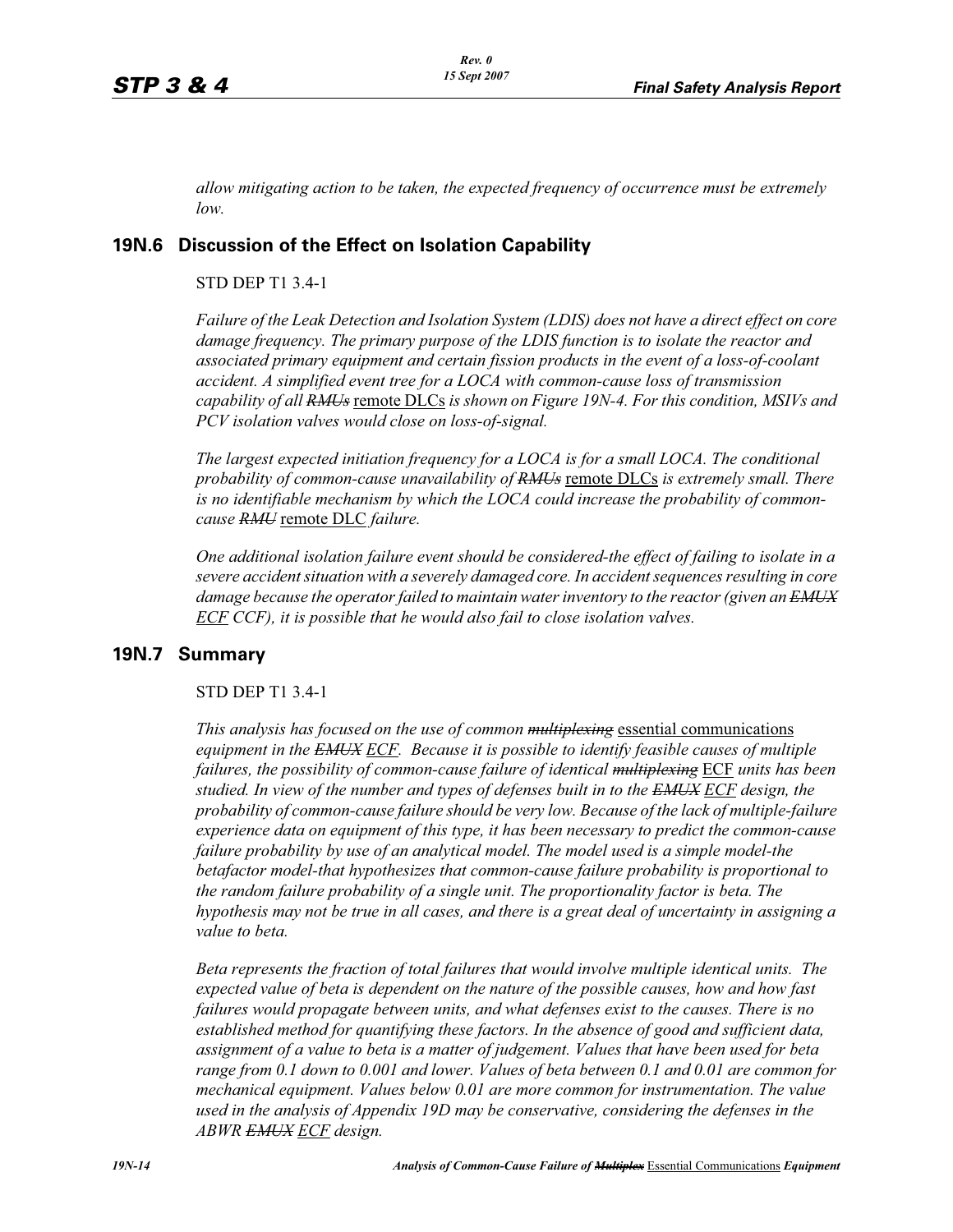*Using a conservative value for EMUX ECF beta, the results of the Appendix 19D analysis show that use of the ABWR ECF shared-sensor configuration results in very little contribution to core damage frequency in response to demands from plant transients or off-normal events. This is because of the high availability on demand of the limiting equipment, the RMU* remote DLCs. *The high availability of the RMU* remote DLCs is due to the self-test capability and the resulting *short mean time to detect and recover from a failure. This same selftest feature is the best protection against common-cause failures, since multiple failures must all occur within an average time interval of* approximately 8 *4.25 hours. This study tends to confirm the conclusions of the Appendix 19D analysis in regard to the effect on CDF of EMUX ECF CCF in response to transient and LOCA initiated events.*

*Also of potential concern is common-cause failure of EMUX ECF as an initiating event. The EMUX ECF must be available at all times when the plant is operating because of the "failsafe" (deenergize-to-trip) design for scram and MSIV closure. A simultaneous common-causefailure of two EMUX ECF divisions at any time during plant operation would result in a plant trip, even though all plant parameters were normal. In a sense, this is a "false alarm" that results in a scram, which is a potential accident initiating event. If the third and/or fourth division of EMUX ECF equipment also failed simultaneously, there could be a loss of automatic initiation of ECCS.* 

*The expected frequency of occurrence of common-cause EMUX ECF failure during normal operation is a function of the EMUX ECF reliability, including D.C. power reliability. Fast recovery time due to the EMUX ECF self-test feature does not help if two divisions fail simultaneously, since a plant trip is immediate. (The self-test feature is a major defense if the CCFs do not occur simultaneously.) The probability and expected frequency of occurrence of such an event is extremely low. Administrative controls will be imposed to minimize the probability of progressive common-cause failures. With the present design, the frequency of occurrence can be further reduced only by increasing the reliability of the remote multiplexing unit* remote DLC*.* 

*One type of administrative action that will effectively eliminate several common causes including software faults is establishment of required action to be taken in the event of functional failure of a single EMUX ECF channel during plant operation. The action to be taken in the event of functional failure of an EMUX* an ECF *channel during plant operation is to re-establish operability and determine the cause of the failure as soon as possible. During the period of repair/replacement and diagnosis, the remaining channels are monitored closely. In the event of a second channel failing before the first channel is restored, the safest available action is immediately taken as prescribed by technical specifications and/or emergency operating procedures.*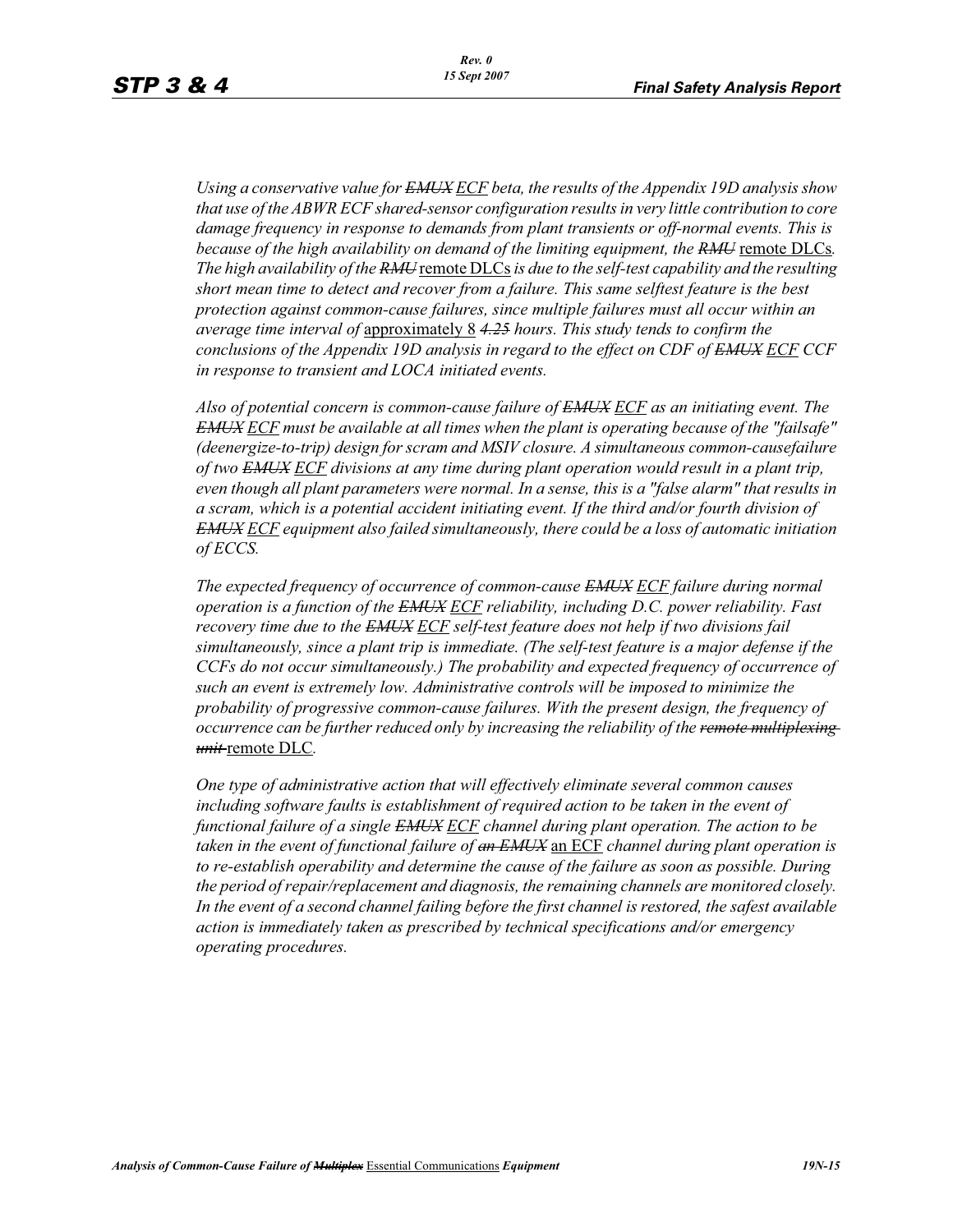*The sensitivity of core damage frequency to EMUX ECF MTBF and beta can be seen from the event tree of Figure 19N-3. The RMU* remote DLC *CCF probability or frequency is a direct function of both of these reliability elements. In turn, the core damage frequency is directly proportional to the RMU* remote DLC CCF probability and the initiating event frequency. If *the RMU* remote DLC *MTBF was twice as high, the core damage frequency would be reduced by half. In like manner, uncertainty in the initiating frequency propagates directly into uncertainty in CDF.*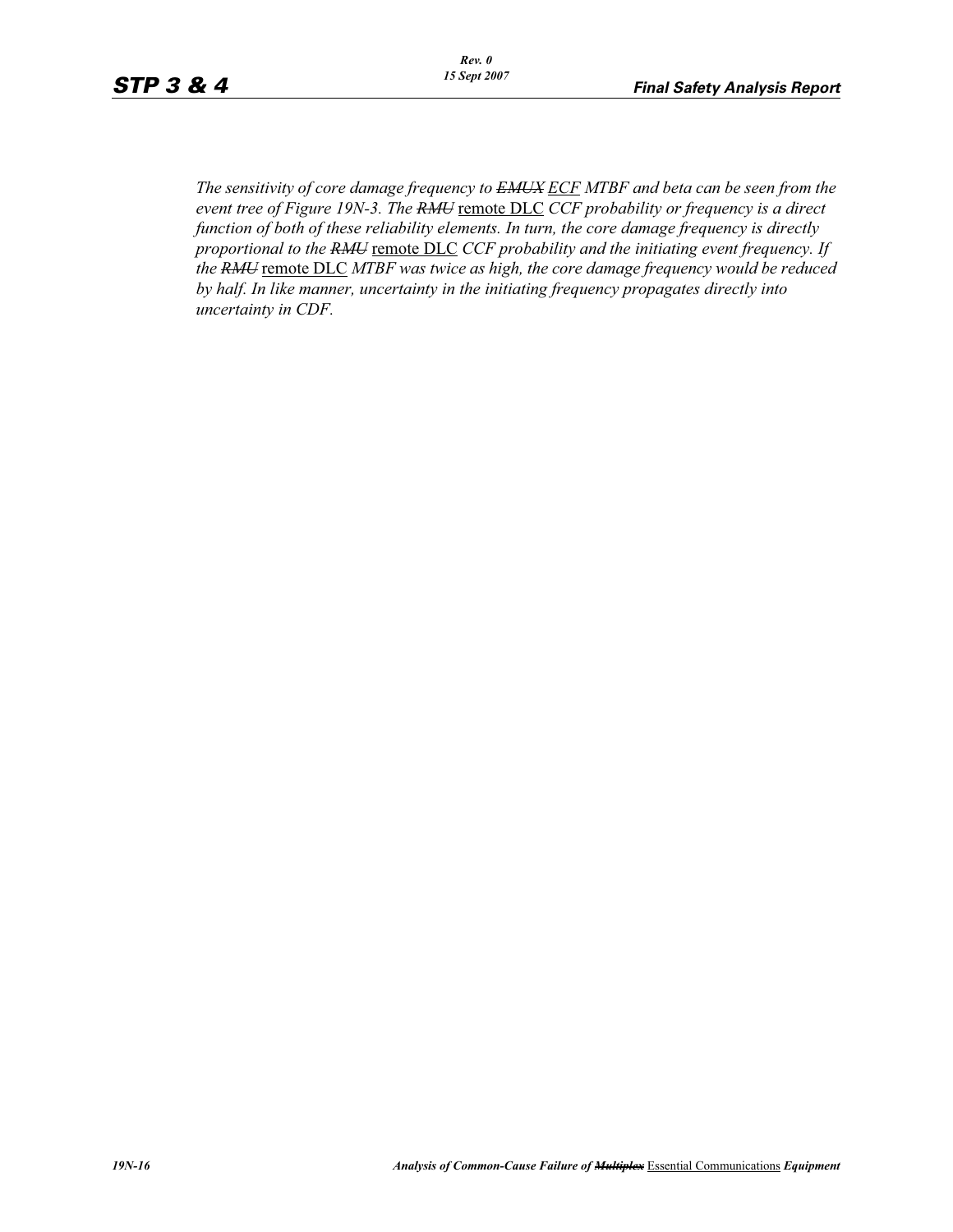# **Figure 19N-3 Event Tree for Analysis of Common-Cause Failure of** *EMUX***ECF**

STD DEP T1 3.4-1

There is no logic change to this Event Tree. The changes are limited to nomenclature as listed below:

- -*EMUX* ECF TRANSMISSION
- CCF of *EMUX* ECF \*
- \* COMMON-CAUSE FAILURE OF *REMOTE MULTIPLEXING UNITS,* ESSENTIAL COMMUNICATIONS FUNCTION*, OR TRIP LOGIC UNITS* (ECF, remote DLC, control room DLC, DTU, DLC performing SLF, TLU)